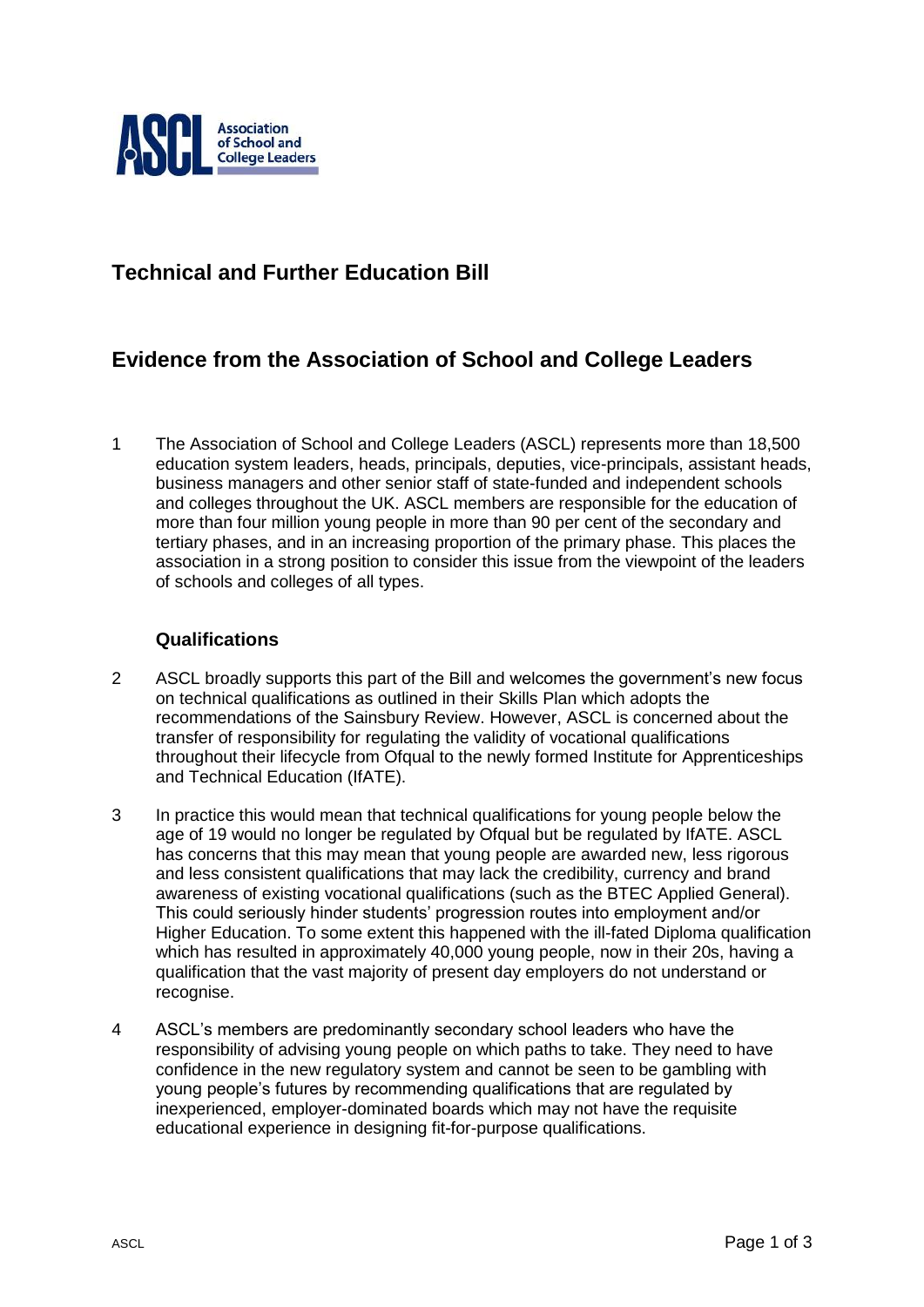5 There is a risk of failing another generation of young people by treating them as "guinea pigs". One way of preventing this from occurring is by ensuring that the IfATE has proper representation and guidance from Ofqual and other educational bodies. Provided that qualifications remain under the auspices of Ofqual, either directly or via IfATE, ASCL is able to support the qualification and curricular aspects of the Bill.

## **Insolvency regime**

- 6 However, we have much greater concerns about Part 2 of the Bill, which creates an insolvency regime for FE and Sixth Form Colleges. It is worth noting that ASCL members include senior leaders in the great majority of sixth form colleges (SFCs) and, via the Principals'' Professional Council (PPC), Further Education Colleges (FECs).
- 7 ASCL/PPC remains unpersuaded that these proposals are necessary. The consultation took place over a short period of time during the summer vacation and many issues have not been adequately addressed.
- 8 FE and sixth form colleges were created as exempt charities by Act of Parliament [1992]. As such college corporations cannot resolve to remove their charitable status. ASCL/PPC is concerned that applying aspects of the Insolvency Act that applies to companies runs the risk of jeopardising that status. The Charities Commission does not appear on the list of those consulted.
- 9 The Secretary of State for BIS was designated the principal regulator for FE colleges following the Charities Act [2011]. It is assumed that following recent changes to departmental responsibilities this role will transfer to the Secretary of State for Education, who is already the principal regulator for SFCs. The Secretary of State already has the power to remove governors where there is mismanagement and ultimately to direct the dissolution of an FEC or SFC corporation and the transfer of its assets and liabilities to an approved body. It is therefore unclear why such an elaborate procedure is being proposed to deal with a highly improbable and avoidable situation.
- 10 The Skills Funding Agency (SFA) has introduced improved monitoring of Colleges' financial health as reported to the Public Accounts Committee. Where a college has inadequate financial health and/or financial control a Notice to Improve is issued. This triggers an intervention by the FE Commissioner. Should the FE Commissioner consider the college does not have a viable future he will conduct an Options Appraisal. This would usually lead to dissolution of the corporation and the transfer of its assets and liabilities to another college. As we are witnessing following the Area Reviews, access to a restructuring facility is helping ensure that merged colleges will be robust. Such a facility will be required for a small minority of cases in the future. This reality has been acknowledged on the face of the bill by making provision for funding to the Education Administrator to enable the safeguarding of provision during the period of administration.
- 11 The primary duty of a corporation/governing body is to maintain the solvency of its college. Where it fails in that duty by negligence or worse, the Charities Commission has the power to investigate and bar governors/trustees from further service.
- 12 The final argument in favour of this mechanism is that in the absence of an insolvency regime a creditor may be able to pursue an action that might affect the educational provision. This is a hypothetical legal argument. The alternative view that has prevailed